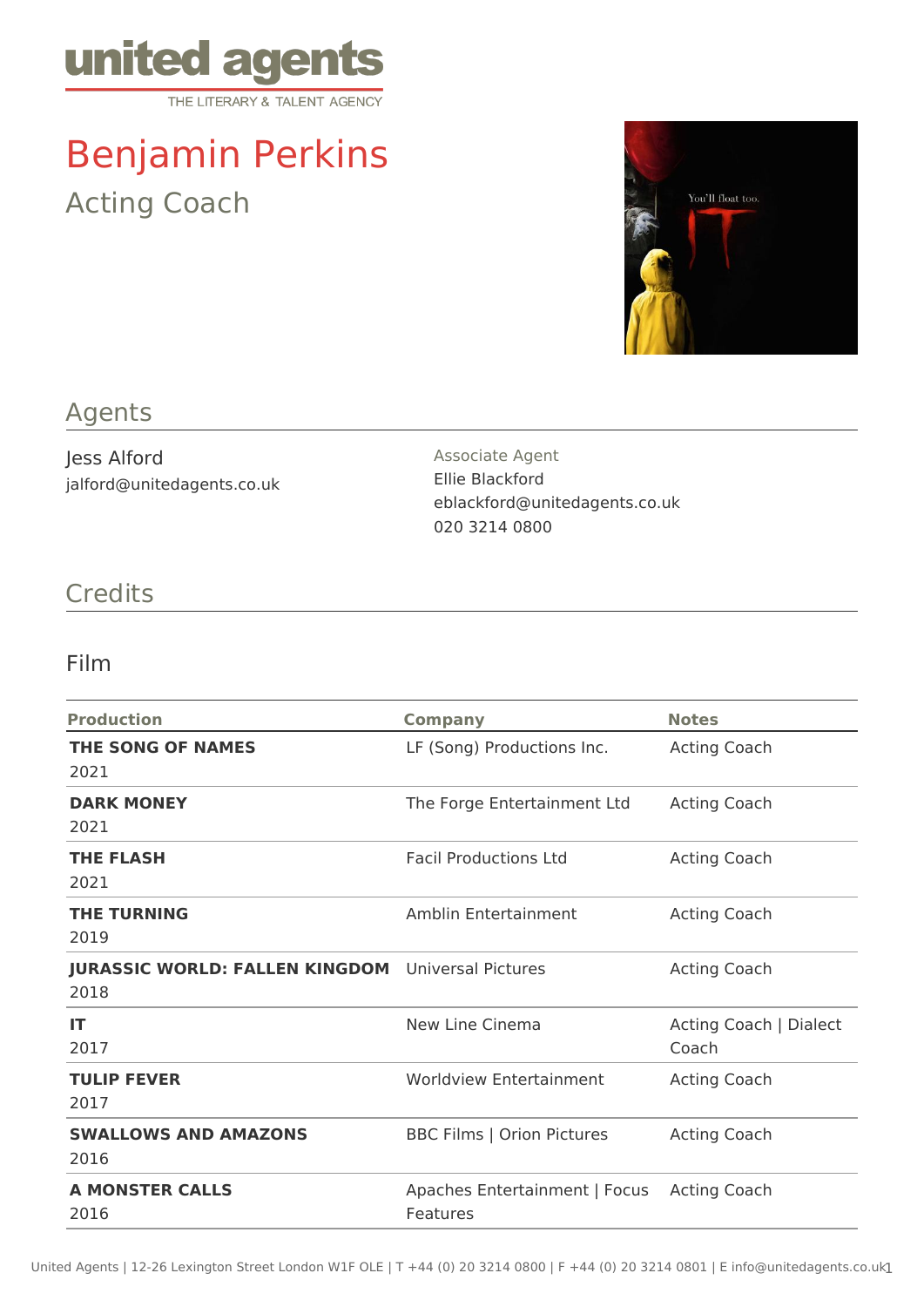| <b>Production</b>                                            | <b>Company</b>                                    | <b>Notes</b>                     |
|--------------------------------------------------------------|---------------------------------------------------|----------------------------------|
| THE HUNTSMAN: WINTER'S WAR<br>2016                           | <b>Universal Pictures</b>                         | Chaperone                        |
| <b>PAN</b><br>2015                                           | Warner Bros.                                      | <b>Head Chaperone</b><br>(Crowd) |
| <b>OUT OF THE DARK</b><br>2014                               | Apaches Entertainment                             | <b>Acting Coach</b>              |
| <b>PADDINGTON</b><br>2014                                    | <b>StudioCanal</b>                                | Chaperone                        |
| THE WOMAN IN BLACK 2: ANGEL OF<br><b>DEATH</b><br>2014       | <b>Alliance Films</b>                             | <b>Head Chaperone</b>            |
| <b>NATIVITY 3: DUDE WHERE'S MY</b><br><b>DONKEY?</b><br>2014 | Mirrorball Films   Entertainment Chaperone<br>One |                                  |
| <b>ALL STARS</b><br>2013                                     | Vertigo Films                                     | <b>Head Chaperone</b>            |
| <b>ABOUT TIME</b><br>2013                                    | Translux   Universal Pictures                     | Chaperone                        |
| <b>RUSH</b><br>2013                                          | <b>Exclusive Media Group</b>                      | Chaperone                        |
| THE WORLD'S END<br>2013                                      | <b>Universal Pictures</b>                         | Chaperone                        |
| <b>WORLD WAR Z</b><br>2013                                   | <b>Paramount Pictures</b>                         | Chaperone                        |
| <b>I GIVE IT A YEAR</b><br>2013                              | StudioCanal                                       | Chaperone                        |
| <b>JACK THE GIANT SLAYER</b><br>2013                         | New Line Cinema                                   | Chaperone                        |
| <b>IMAGINE</b><br>2012                                       | Zjednoczenie Artystów i<br>Rzemieslników          | <b>Acting Coach</b>              |
| <b>THE IMPOSSIBLE</b><br>2012                                | Mediaset España   Summit<br>Entertainment         | Acting Coach  <br>Chaperone      |
| <b>ANNA KARENINA</b><br>2012                                 | <b>Universal Pictures</b>                         | <b>Head Chaperone</b>            |
| <b>A THOUSAND KISSES DEEP</b><br>2011                        | <b>Tomori Films</b>                               | Chaperone                        |
| <b>INTRUDERS</b><br>2011                                     | Antena 3 Films                                    | Chaperone                        |
| <b>HUGO</b><br>2011                                          | <b>Paramount Pictures</b>                         | Chaperone                        |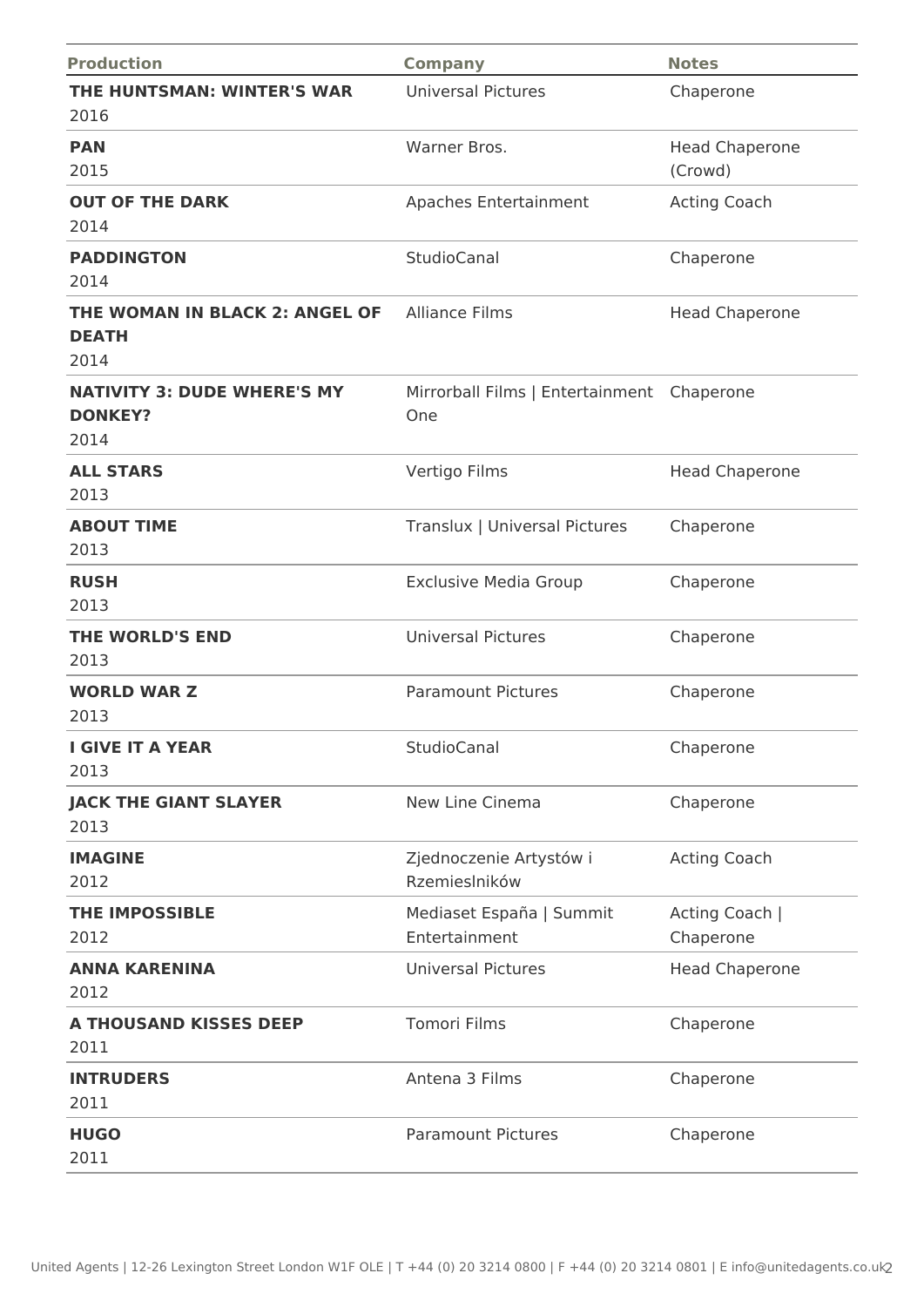| <b>Production</b>                                                         | <b>Company</b>              | <b>Notes</b>          |
|---------------------------------------------------------------------------|-----------------------------|-----------------------|
| <b>HARRY POTTER AND THE DEATHLY</b><br><b>HALLOWS: PART II</b><br>2011    | Warner Bros.                | Chaperone             |
| <b>ATTACK THE BLOCK</b><br>2011                                           | StudioCanal                 | Chaperone             |
| <b>HARRY POTTER AND THE DEATHLY</b><br><b>HALLOWS: PART I</b><br>2010     | Warner Bros.                | Chaperone             |
| <b>NANNY MCPHEE RETURNS</b><br>2010                                       | <b>Universal Pictures</b>   | <b>Head Chaperone</b> |
| <b>PRINCE OF PERSIA: THE SANDS OF</b><br><b>TIME</b><br>2010              | <b>Walt Disney Pictures</b> | Chaperone             |
| <b>NOWHERE BOY</b><br>2009                                                | <b>Ecosse Films</b>         | Chaperone             |
| <b>DORIAN GRAY</b><br>2009                                                | <b>Ealing Studios</b>       | Chaperone             |
| <b>HARRY POTTER AND THE HALF-</b><br><b>BLOOD PRINCE</b><br>2009          | Warner Bros.                | Chaperone             |
| <b>IS ANYBODY THERE?</b><br>2008                                          | <b>BBC Films</b>            | Chaperone             |
| <b>SWEENEY TODD: THE DEMON</b><br><b>BARBER OF FLEET STREET</b><br>2007   | <b>DreamWorks</b>           | Chaperone             |
| THE GOLDEN COMPASS<br>2007                                                | New Line Cinema             | Chaperone             |
| <b>HARRY POTTER AND THE ORDER OF</b><br><b>THE PHOENIX</b><br>2007        | Warner Bros.                | Chaperone             |
| <b>CASINO ROYALE</b><br>2006                                              | Columbia Pictures           | Chaperone             |
| <b>HARRY POTTER AND THE GOBLET OF Warner Bros.</b><br><b>FIRE</b><br>2005 |                             | Chaperone             |
| <b>CHARLIE AND THE CHOCOLATE</b><br><b>FACTORY</b><br>2005                | Warner Bros.                | Chaperone             |
| In Development                                                            |                             |                       |

**Production Company Notes**